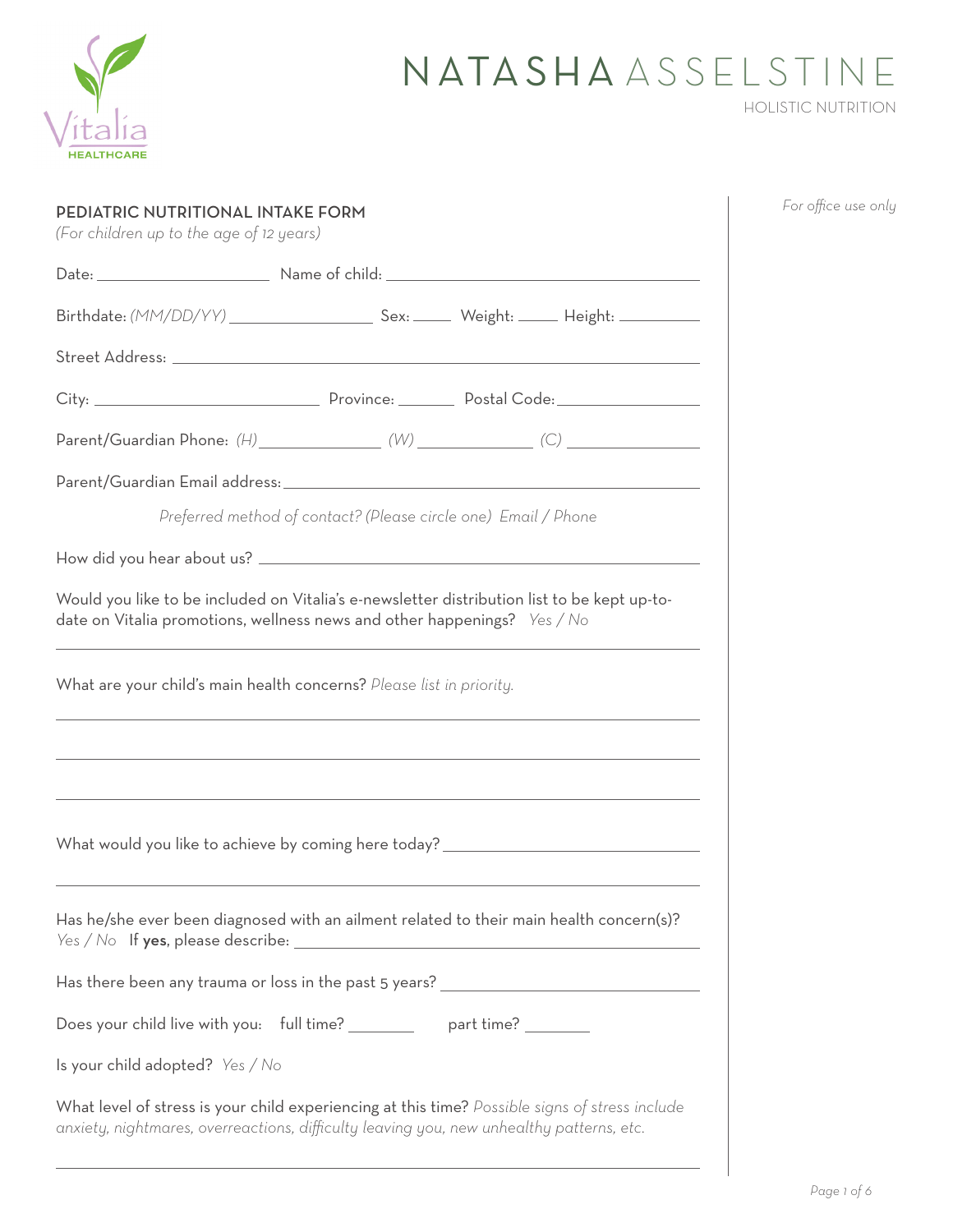| How does your child's stress manifest itself? __________________________________                                                                                                             |
|----------------------------------------------------------------------------------------------------------------------------------------------------------------------------------------------|
|                                                                                                                                                                                              |
|                                                                                                                                                                                              |
| How many hours on average does your child sleep daily? (Include naps) ________________                                                                                                       |
| What time does your child go to sleep at night? _________________ Awaken? __________________________                                                                                         |
| Does your child sleep through the night? Yes / No Awaken feeling rested? Yes / No                                                                                                            |
| What does your child do for extra-curricular activities? _______________________                                                                                                             |
| Does he/she enjoy these activities? Yes / No                                                                                                                                                 |
| How many hours a week does your child do these activities?______________________                                                                                                             |
| What are your child's interests/hobbies (other than the extra-curricular activies)?                                                                                                          |
| Does anyone in your household smoke? Yes / No                                                                                                                                                |
| Is your child regularly in the care of someone other than your spouse, i.e. daycare? _______                                                                                                 |
| How many hours does your child spend, on average:                                                                                                                                            |
| in the car _________ watching tv ________ reading _______ in front of the computer ______                                                                                                    |
| <b>MEDICAL HISTORY</b>                                                                                                                                                                       |
| Please list any vitamins, minerals, herbal or homeopathic remedies your child is currently                                                                                                   |
| List any nutritional supplements that your child is currently taking (herbal and homeopathic                                                                                                 |
| Does your child have any allergies or sensitivities? $\frac{y}{x}$ / $\frac{y}{x}$ of $\frac{y}{x}$ please list:<br>*** Please also indicate any anaphylaxis (life-threatening) allergies*** |
| Does your child have any silver-mercury fillings? Yes / No                                                                                                                                   |
| Does your child have a history of any prenatal drug/alcohol exposure? Yes / No                                                                                                               |
| Has your child ever been:                                                                                                                                                                    |
| a) Diagnosed with an illness? Yes / No If yes, please explain: $\frac{1}{2}$<br>b) Hospitalized? Yes / No If yes, for what reason?                                                           |

*For office use only*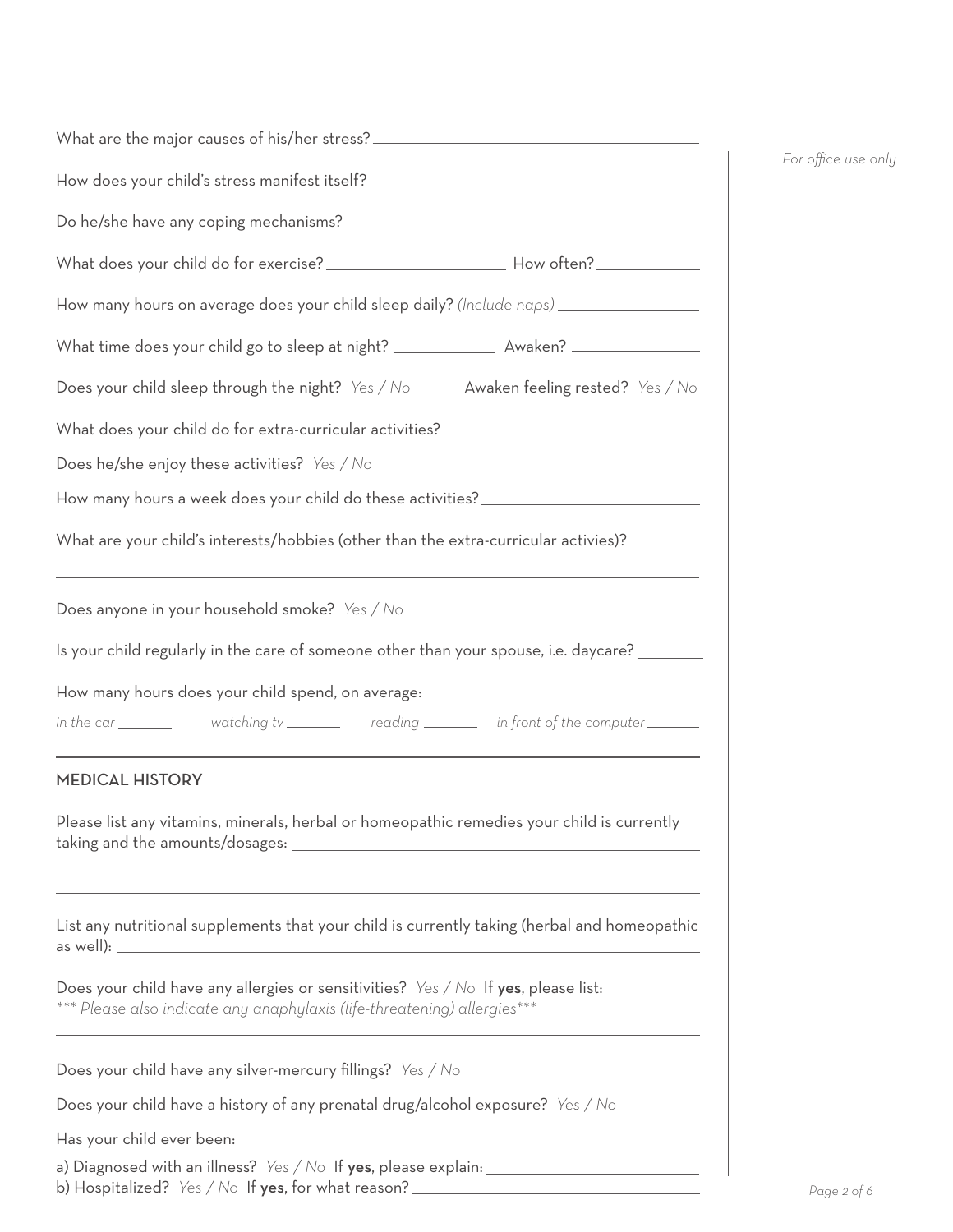How often does your child have a bowel movement? \_\_\_\_\_\_\_\_\_\_\_\_\_\_\_\_\_\_\_\_\_\_\_\_\_\_\_\_\_\_\_

Does he/she strain to have a bowel movement? *Yes / No / Sometimes* Related to a particular food or circumstance?<br>
<u>Letter and the subset of the subset of the subset of the subset of the subset of the subset of the subset of the subset of the subset of the subset of the subset of the subse</u>

Does he/she have loose bowel movements? *Yes / No / Sometimes* Related to a particular food or circumstance?<br>
<u>Letter and the summer summer summer summer</u>

## *Please check all that apply to your child:*

|                               | Dental problems             | Neural Tube Defect             |
|-------------------------------|-----------------------------|--------------------------------|
| Allergies (environmental)____ | Developmental problems      | Pneumonia                      |
| Allergies (food)_____         | Diarrhea <sub>_______</sub> | Rubella                        |
| Asthma _____                  | Ear infections _____        | Rheumatic Fever                |
| Autism____                    | Frequent colds _____        | Scarlet Fever <sub>_____</sub> |
| Blue Baby_____                | Impaired speech____         | Tonsillitis                    |
| Bronchitis                    | Jaundice <sub>______</sub>  | Thrush                         |
| Chicken Pox                   | Measles <sub>______</sub>   | Whooping cough _____           |
| Colic                         | Meningitis <sub>_____</sub> | Other (specify):               |
| Croup                         | Mumps _____                 |                                |

## SYMPTOMS: *(Mark "C" for current and "P" for past symptoms)*

| ___ Abdominal ain         | <b>Excessive fatigue</b>        | ____ Night sweats       |
|---------------------------|---------------------------------|-------------------------|
| Acid reflux               | ____ Excessive perspiration     | ____ No appetite        |
| Anemia                    | ____ Flat feet                  | ____ Nosebleeds         |
| Bad breath                | ____ Frequent headaches         | Dainful urination       |
| Bed wetting               | Gas                             | _____ Parasites         |
| ____ Bleeding gums        | <u>Lasting</u> loss             | _____ Psoriasis         |
| ___ Blood in urine        | ____ Heart murmur               | ____ Rash               |
| ____ Body odour           | ___ High fevers                 | ____ Sensitive to light |
| ____ Bruises easily       | <b>Hives</b>                    | ____ Sleep problems     |
| _____ Canker sores        | - Hyperactivity                 | _____ Stomach aches     |
| _____ Changes in appetite | ____ Itchy anus                 | _____ Sore throat       |
| ____ Congestion           | ____ Itchy nose (or picks nose) | ____ Teeth grinding     |
| _____ Constipation        | ____ Itchy vagina               | ____ Talks in sleep     |
| ____ Cough                | _____ Jaundice                  | ____ Walks in sleep     |
| ____ Cries easily         | ____ Joint pains                | ____ Weight gain        |
| ____ Diarrhea             | ____ Migraines                  | ____ Weight loss        |
| ____ Dizzy spells         | ____ Motion sickness            | ___ Wheezing            |
| __ Dry skin               | <u>Nervousness</u>              | <u>Samiling</u> spells  |
| Eczema                    | ____ Nightmares                 |                         |

## *For office use only*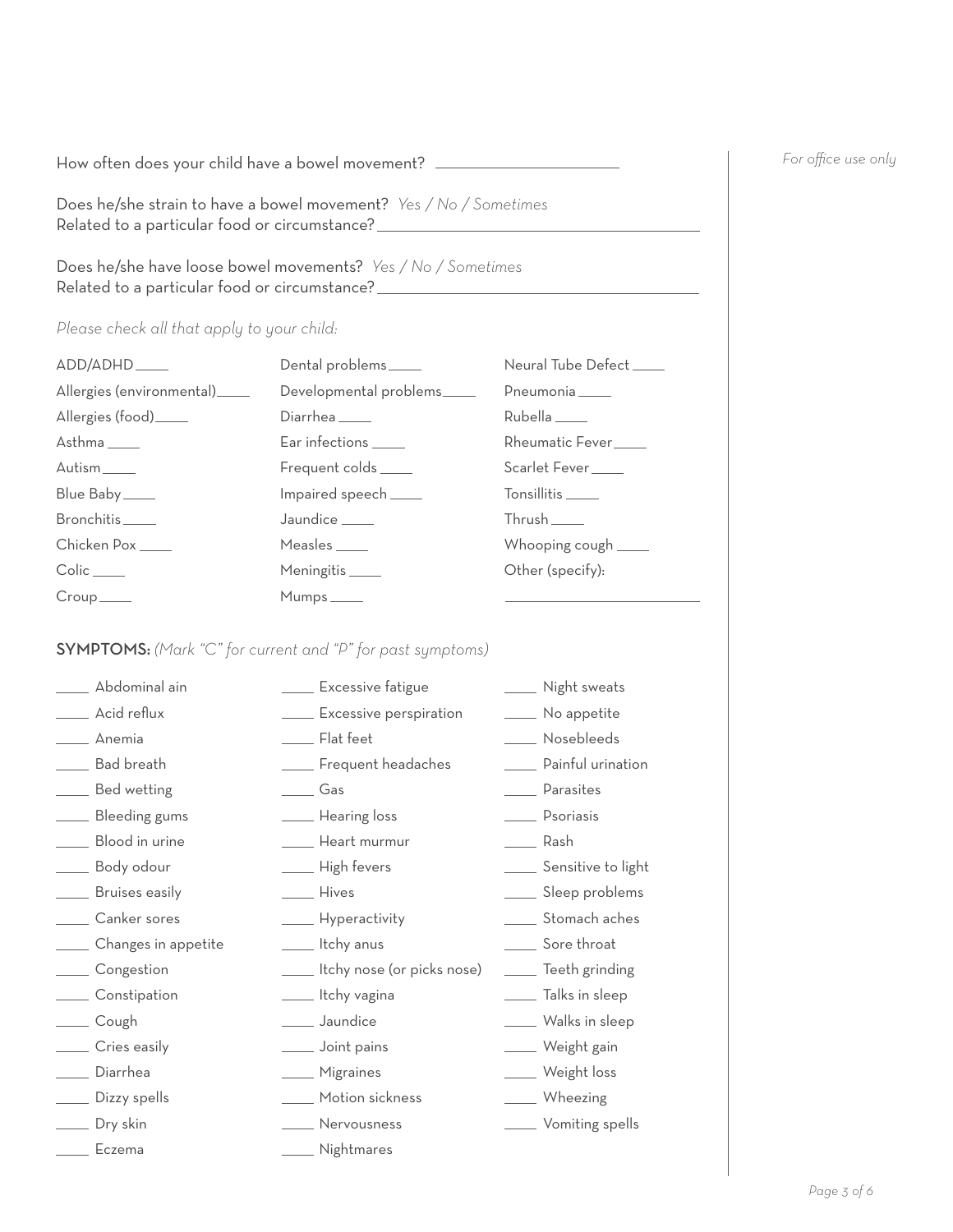|                                                                                                                                                                                                                                                                    | ___ Declectin                                                                                 | ___ Inhaled Steroids                                                           |  |
|--------------------------------------------------------------------------------------------------------------------------------------------------------------------------------------------------------------------------------------------------------------------|-----------------------------------------------------------------------------------------------|--------------------------------------------------------------------------------|--|
| Antibiotics                                                                                                                                                                                                                                                        | Decongestant                                                                                  | Methylphenidate (Ritalin)<br><u>Coral</u> Steroids<br><b>Pemoline</b> (Cylert) |  |
| Antidepressants                                                                                                                                                                                                                                                    | Dextroamphetamine                                                                             |                                                                                |  |
| Anti-Histamine                                                                                                                                                                                                                                                     | (Dexedrine, Dextrostat,<br>Adderall)                                                          |                                                                                |  |
| _____ Aspirin                                                                                                                                                                                                                                                      |                                                                                               | __ Tylenol                                                                     |  |
| ___ Clonidine                                                                                                                                                                                                                                                      | ____ Epilepsy medication<br>___ lbuprofen                                                     | <b>Others</b> (Please list)                                                    |  |
|                                                                                                                                                                                                                                                                    | Please list any allergies to medications that you are aware of:                               |                                                                                |  |
| <b>IMMUNIZATIONS:</b> (Check all that apply)                                                                                                                                                                                                                       |                                                                                               |                                                                                |  |
| ____ Diptheria                                                                                                                                                                                                                                                     | ____ Influenza                                                                                | $\frac{1}{\sqrt{1-\frac{1}{2}}}$ IPV (Polio)                                   |  |
| DPT <sub>1</sub>                                                                                                                                                                                                                                                   | <u>Measles</u>                                                                                | PNEU (Pneumococcal                                                             |  |
| - Hemophilus                                                                                                                                                                                                                                                       | MENI (Meningococcal                                                                           | disease)                                                                       |  |
| _____ Hepatitis                                                                                                                                                                                                                                                    | disease)                                                                                      | Small pox                                                                      |  |
| <b>Hib</b> (Hemophilus                                                                                                                                                                                                                                             | MMR (Measles,                                                                                 | ____ Tetanus                                                                   |  |
| Influenza)                                                                                                                                                                                                                                                         | Mumps, Rubella)                                                                               | VAR (Varicella or                                                              |  |
|                                                                                                                                                                                                                                                                    | Mumps                                                                                         | chicken pox)                                                                   |  |
|                                                                                                                                                                                                                                                                    |                                                                                               |                                                                                |  |
|                                                                                                                                                                                                                                                                    | Please indicate any hereditary diseases. Use" F" for Father, "M" for Mother, "S" for sibling, |                                                                                |  |
|                                                                                                                                                                                                                                                                    | Gall Bladder Issues _________                                                                 | Mental Illness_________                                                        |  |
|                                                                                                                                                                                                                                                                    | Heart Disease _________                                                                       | Osteoporosis _________                                                         |  |
|                                                                                                                                                                                                                                                                    | Hypertension ________                                                                         | Skin Conditions ________                                                       |  |
|                                                                                                                                                                                                                                                                    | Intestinal Disease ________                                                                   |                                                                                |  |
|                                                                                                                                                                                                                                                                    | Kidney Dysfunction                                                                            |                                                                                |  |
|                                                                                                                                                                                                                                                                    |                                                                                               |                                                                                |  |
|                                                                                                                                                                                                                                                                    | Other: (please list)                                                                          |                                                                                |  |
|                                                                                                                                                                                                                                                                    | MOTHER'S HEALTH DURING PREGNANCY: (Check all that apply)                                      |                                                                                |  |
|                                                                                                                                                                                                                                                                    | <b>Sestational Diabetes</b>                                                                   | <b>Stress</b>                                                                  |  |
| drug consumption                                                                                                                                                                                                                                                   | - Hypertension                                                                                | ____ Thyroid problems                                                          |  |
|                                                                                                                                                                                                                                                                    | ____ Nausea                                                                                   | Uterine infection                                                              |  |
|                                                                                                                                                                                                                                                                    | Physical or                                                                                   | ____ Other: (please specify)                                                   |  |
| <b>FAMILY HISTORY:</b><br>"G" for grandparent, "O" for others:<br>Allergies<br>Alcoholism __________<br>Arthritis<br>$A$ sthma $\_\_\_\_\_\_\_\_\_\_\_$<br>$Diabetes$ $\qquad \qquad$<br>Alcohol, cigarettes,<br>Anemia<br>Bleeding<br>Dental problems<br>Diabetes | emotional trauma<br>____ Pre-eclampsia                                                        |                                                                                |  |

MEDICATIONS: *(Include length of time child received each medication)*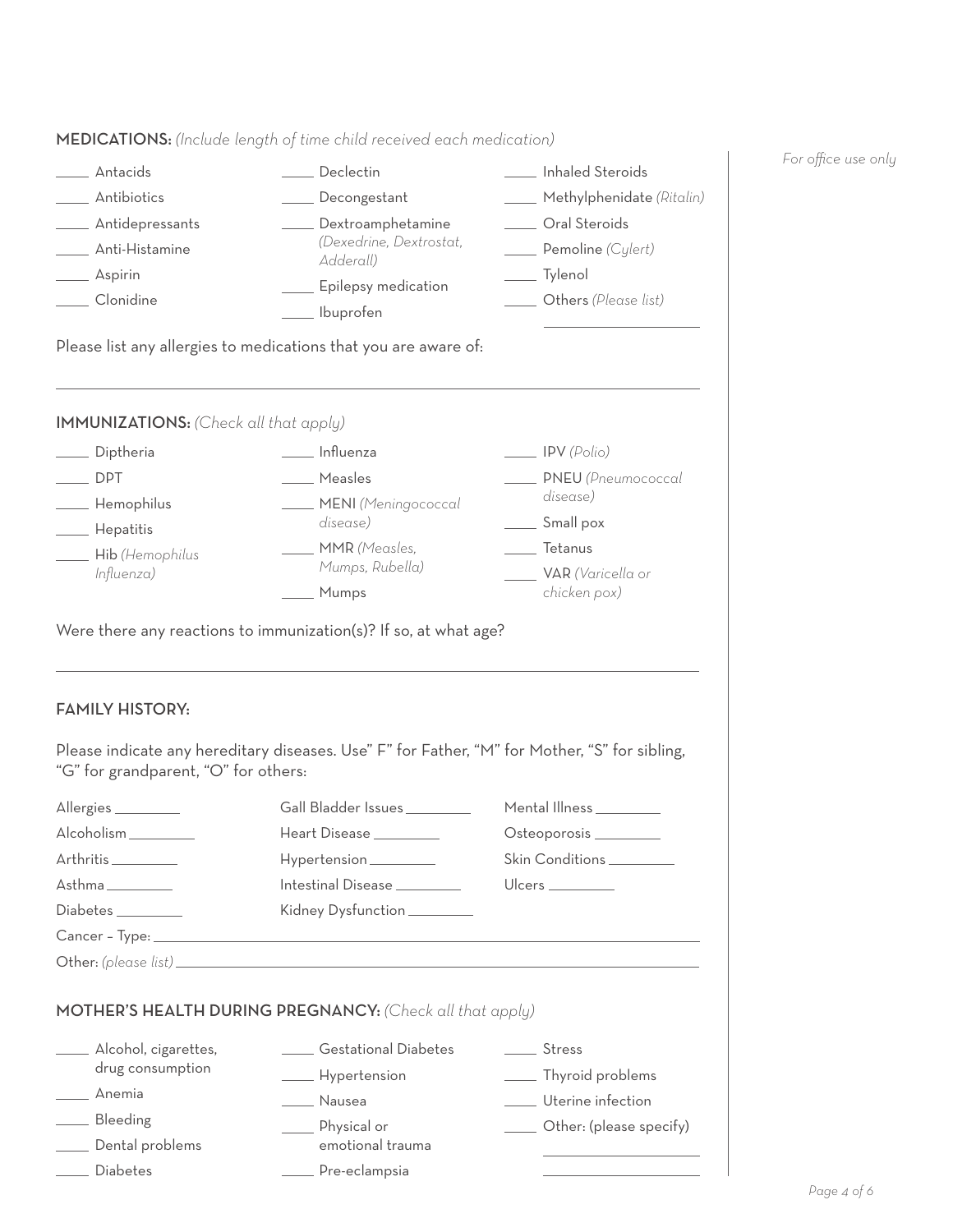| Please list any medications taken while pregnant: ______________________________<br><u> 1989 - Johann Stein, marwolaethau a bhann an t-Amhain an t-Amhain an t-Amhain an t-Amhain an t-Amhain an t-A</u> |
|----------------------------------------------------------------------------------------------------------------------------------------------------------------------------------------------------------|
| Please list any medications taken while nursing: (mother) _______________________                                                                                                                        |
| TERM:                                                                                                                                                                                                    |
| Full Premature Late Late<br>Weight of child at birth ________ lb                                                                                                                                         |
| LABOUR + DELIVERY:                                                                                                                                                                                       |
| Was labour induced? Yes / No<br>Vaginal C-Section Complications during labour?                                                                                                                           |
| <b>CHILD'S DIETARY HABITS:</b>                                                                                                                                                                           |
| Breast fed ________ Bottle fed _____                                                                                                                                                                     |
| When was formula started? _____________ When were the first foods introduced? _________                                                                                                                  |
| How many meals a day does your child eat?                                                                                                                                                                |
| Does your child eat (Check all that apply)                                                                                                                                                               |
| ______ with family? ________ at restaurants? ________ on the run?                                                                                                                                        |
| alone? Fast food?                                                                                                                                                                                        |
| Are there any restrictions to your child's diet due to preferences of others such as family,<br>others living with you, etc.? Yes / No If yes, please describe: ________________                         |
| Is your child a meat eater, vegetarian, vegan, or on a specific diet? _________________                                                                                                                  |
| How often does he/she eat meat? __ Daily ____ 3-5 x/wk __Once or less than a week<br>Dairy products? ____Daily _____________________________Once or less than a week                                     |
| How many 1 cup servings of the following does your child typically eat in a day?                                                                                                                         |
| Fruit Fresh: Dried: Canned: Canned:                                                                                                                                                                      |
| Vegetables Raw: Cooked:                                                                                                                                                                                  |
|                                                                                                                                                                                                          |
| Protein: _____                                                                                                                                                                                           |
|                                                                                                                                                                                                          |
|                                                                                                                                                                                                          |
|                                                                                                                                                                                                          |

*For office use only*